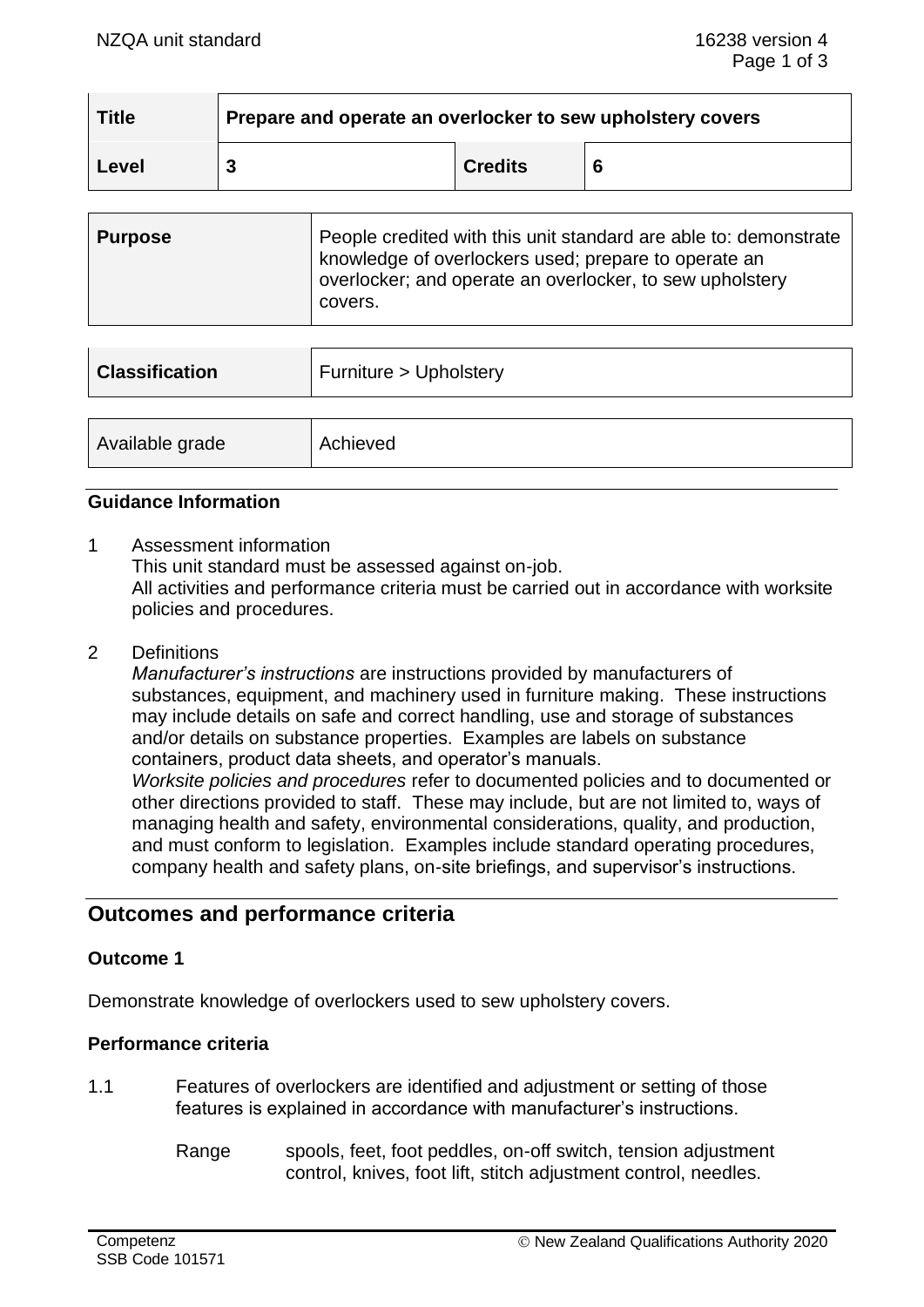1.2 Maintenance requirements of overlockers is explained in accordance with manufacturer's instructions.

Range lubrication, knives, cleanliness, needles.

#### **Outcome 2**

Prepare to operate an overlocker to sew upholstery covers.

#### **Performance criteria**

- 2.1 Pre-start checks are performed in accordance with the manufacturer's instructions.
- 2.2 Job specifications are obtained and interpreted.

Range cover edges to be overlocked, time limits.

2.3 Materials are selected in accordance with job specifications.

Range thread, needle size.

2.4 One spool is rethreaded in accordance with manufacturer's instructions.

Range bottom needle, no existing thread present.

2.5 Salvage is overlocked, and stitch size, tensions, and trimming are checked and adjusted if required.

#### **Outcome 3**

Operate an overlocker to sew upholstery covers.

#### **Performance criteria**

- 3.1 Overlocker is operated in accordance with manufacturer's instructions.
- 3.2 Output of overlocker is monitored and adjusted where necessary in accordance with job specifications.

Range stitch size, tension.

3.3 Salvages are overlocked in accordance with job specifications.

Range straight, checkpoints remarked, minimal trimming.

- 3.4 Equipment and unused materials are stored.
- 3.5 Work area is left clean, clear, and safe.